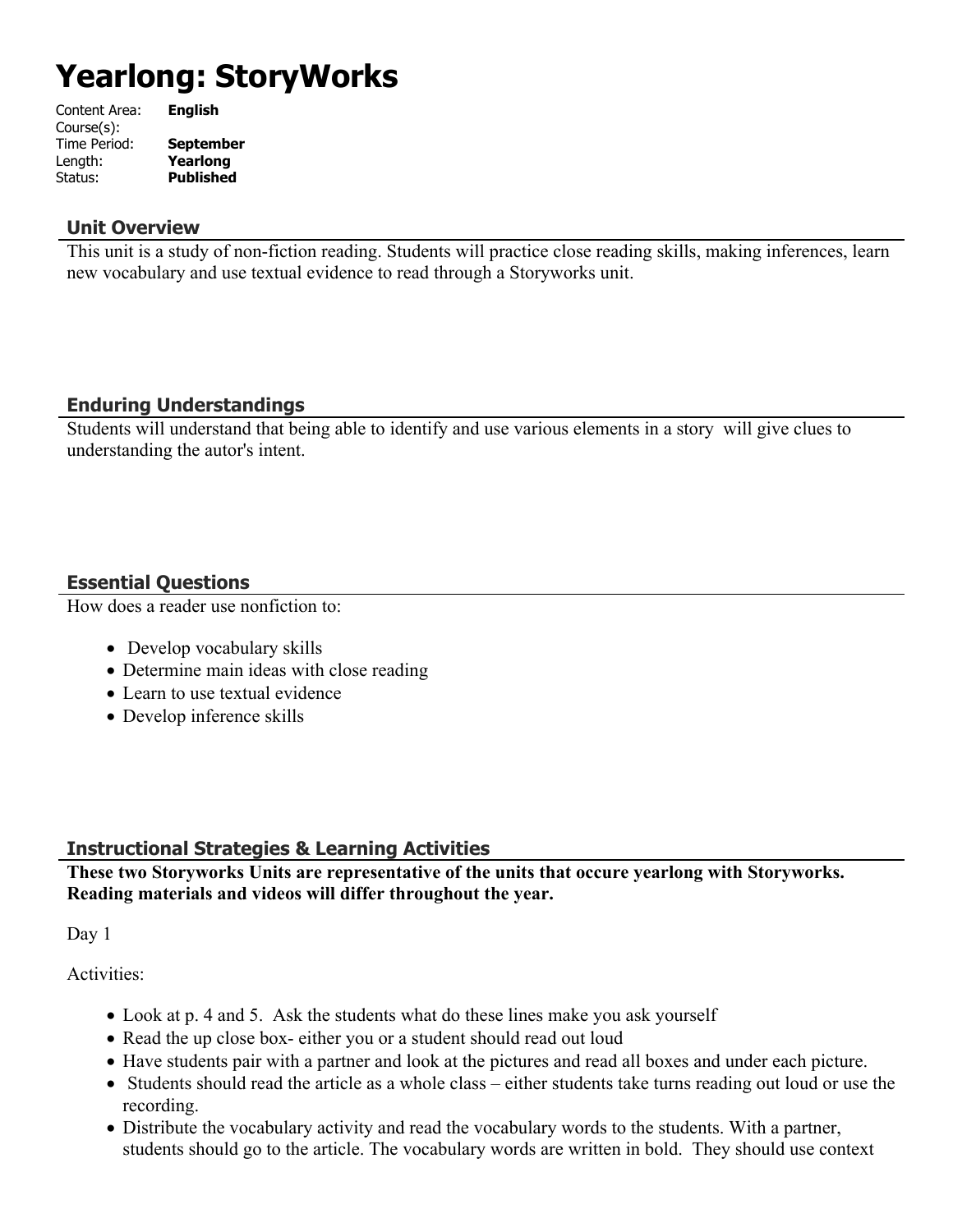clues to figure out what the words mean. Write the meaning on the handout. Check the meaning in the dictionary or use dictionary.com and write the correct definition on the sheet.

Assessment: Evaluate Vocabulary sheet

Homework: finish vocab sheet

Day 2

Activities:

- Review the vocabulary homework so that everyone has the correct definitions.
- Students should individually reread the article so that they are close reading it.
- Students will individually fill out the close reading questions and critical thinking question.

Assessment: Evaluate Close reading and critical thinking questions

Homework: Finish close reading questions and critical thinking question.

Day 3

Activities:

- Review the close reading questions and critical thinking question so that everyone has the correct answer.
- Show the video on Dolphins
- Students will summarize the article using the graphic organizer and inference sheet

Assessment: Evaluate the students' summaries

Homework: Finish the summary and do making inferences sheet

Day 4

Activities:

- Review homework on summaries and inferences
- Students will do problems and solutions sheet with partners
- Students will start Write to Win on page 9 individually

Assessment: Evaluate handout on inferences and handout on problems and solutions

Homework: Write to Win on page 9

Day 5

Activities:

- Review homework Write to Win
- Students take quiz and vocab quiz
- Do pre-reading for "Malala the Powerful" (you or a students read the up close box on p. 23 out loud, ask based on the photo and headlines what do you think Malala is like? Have studnets look at the title of the poem on page 25 and the photo that goes with it, Ask: How is that photo similar to the one of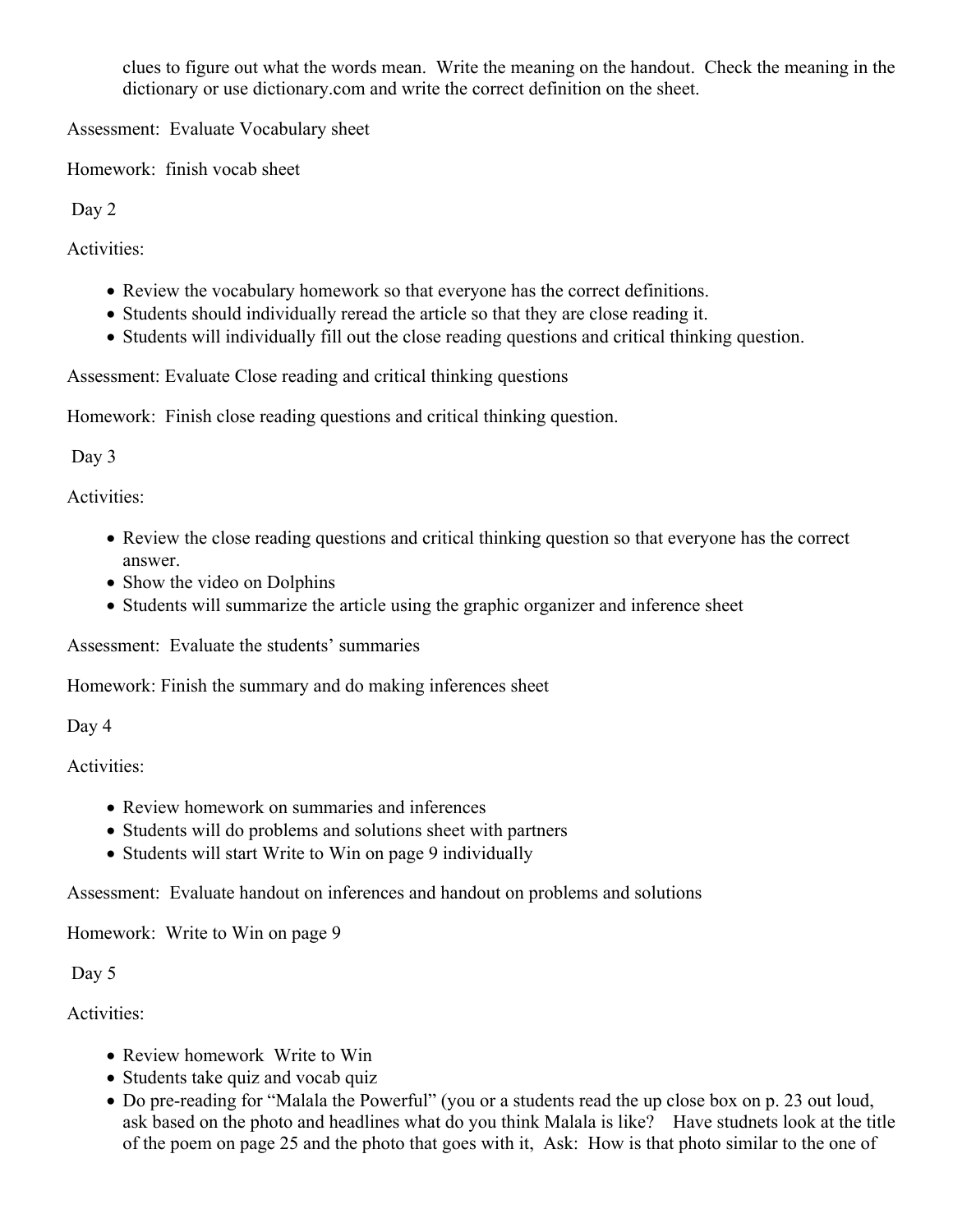#### Malala?

Assessment: Grade quizzes

Homework: none

#### "**Mahala the Powerful" requires the students to compare two different texts – an informational article with a poem. There are important social studies and current events connections.**

# **Objectives:**

- Make connections between an informational text and a poem.
- Develop vocabulary skills
- Analyze writing structure to include supporting details
- Develop inference skills
- Reinforce figurative language

Materials: Storyworks booklet, handouts

Day 6

Activities:

- Go over the vocabulary handout for Malala before reading the article.
- Read "Mahala the Powerful" as a class
- Students will individually read the article again and fill out the close reading questions #1-4
- As a whole class discuss the close reading questions together.
- Have a student read "In Darkest Hours"
- Discuss as a class the close reading questions.

Assessment: Evaluate close reading questions

Homework: finish close reading questions #1-4 and do the Show Me the Details handout

Day 7

Activities:

- Go over answers from the homework on the close reading and Show Me the Details
- Have a student read "IN Darkest Hours"
- Students will individually do the close reading questions  $#5-9$
- Discuss the questions as a whole class.

Assessment: Evaluate handout of close reading questions for "In Darkest Night"

Homework: Finish close reading questions and do Find the Evidence Handout

Day 8

Activities:

- Go over homework of Finding the evidence.
- Students work in pairs to compare two texts by filling out the analyzing text handout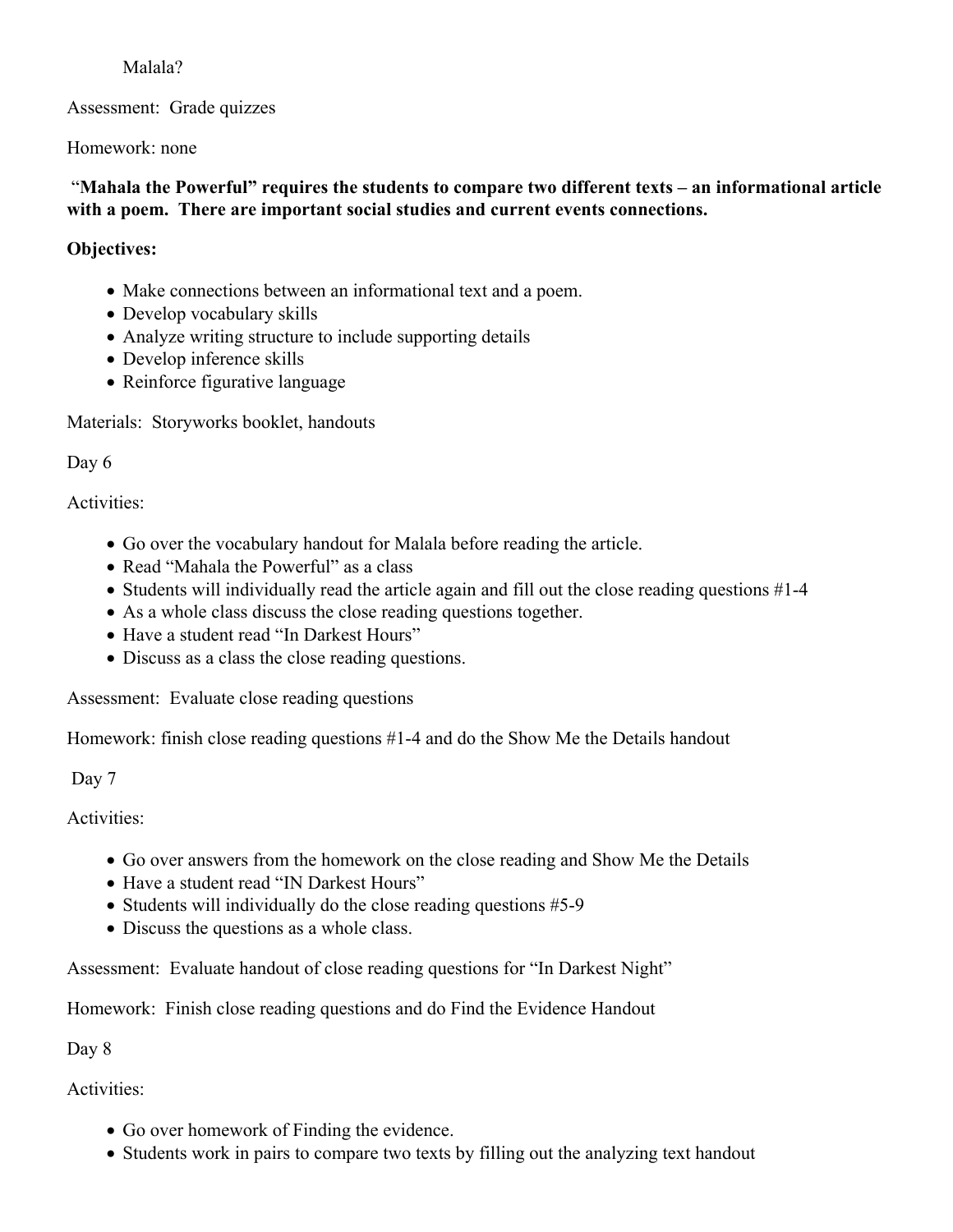• Go over the answers as a whole class

Assessment: Evaluate analyzing text handout

Homework: study for vocab and reading comprehension quiz

Day 9

Activities:

- Students take vocab quiz and reading comprehension quiz
- To prepare for persuasive writing, the students will analyze an argument
- They will individually read p. 26 and 27 and fill out the chart.

Assessment: Grade quizzes

Homework: Finish chart

#### **Technology and Design Integration**

Students view videos in relation to the stories to then gain understanding into the behind the scenes of writing and researching.

SmartBoard Technology

Google Applications (Docs, Presentations, Classroom)

| CS.3-5.8.1.5.CS.2 | Model how computer software and hardware work together as a system to accomplish<br>tasks.                                                   |
|-------------------|----------------------------------------------------------------------------------------------------------------------------------------------|
|                   | Shared features allow for common troubleshooting strategies that can be effective for<br>many systems.                                       |
| CS.3-5.8.1.5.CS.3 | Identify potential solutions for simple hardware and software problems using common<br>troubleshooting strategies.                           |
| CS.3-5.8.1.5.CS.1 | Model how computing devices connect to other components to form a system.                                                                    |
| CS.3-5.8.1.5.DA.3 | Organize and present collected data visually to communicate insights gained from<br>different views of the data.                             |
|                   | Individuals can select, organize, and transform data into different visual representations<br>and communicate insights gained from the data. |

#### **Integration of Career Readiness, Life Literacies and Key Skills**

Students willl learn about a variety of careers through Storyworks articles.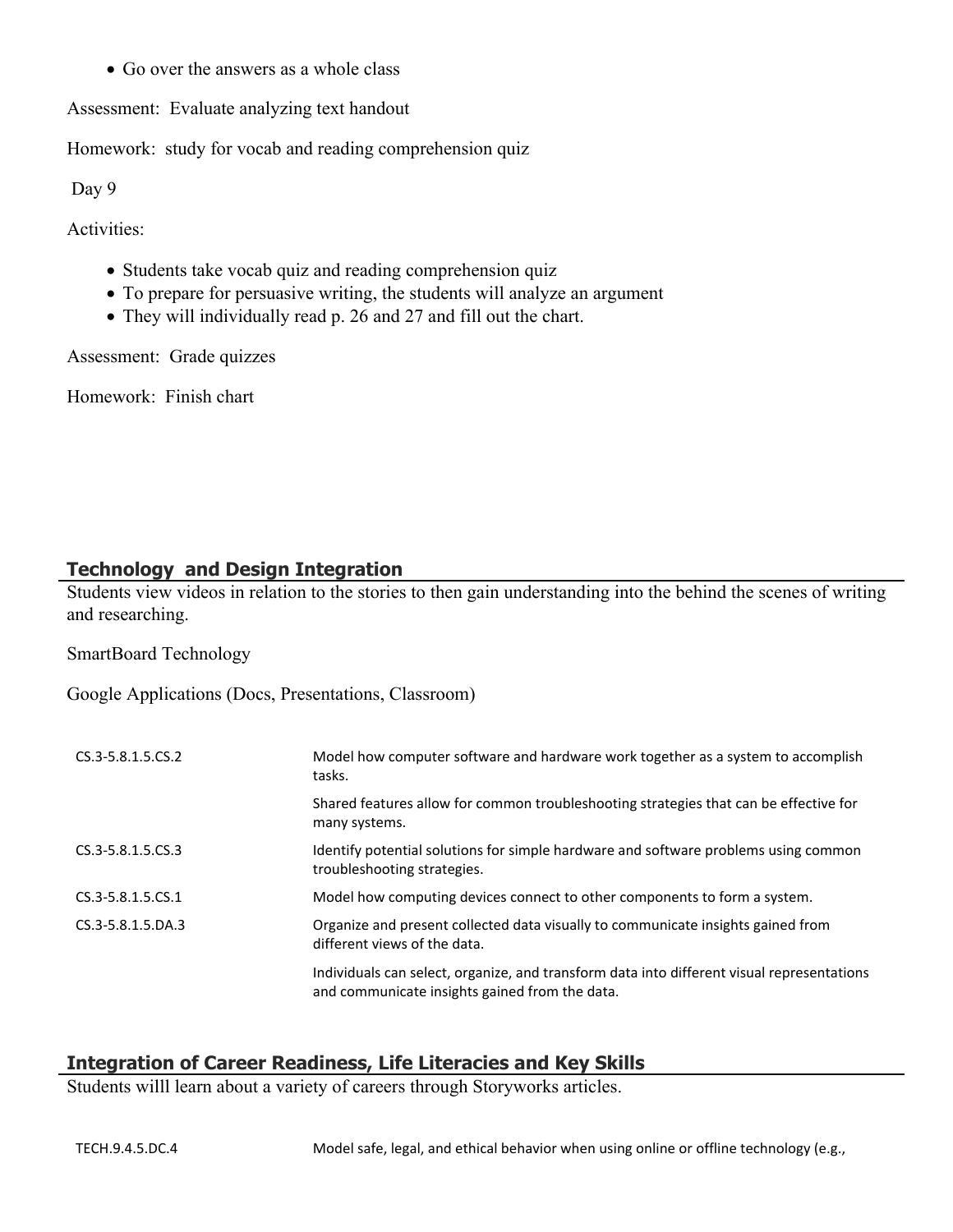|                  | $8.1.5.NI.2$ ).                                                                                                                                                                                                                           |
|------------------|-------------------------------------------------------------------------------------------------------------------------------------------------------------------------------------------------------------------------------------------|
| TECH.9.4.5.CT.4  | Apply critical thinking and problem-solving strategies to different types of problems such<br>as personal, academic, community and global (e.g., 6.1.5. Civics CM.3).                                                                     |
| TECH.9.4.5.GCA.1 | Analyze how culture shapes individual and community perspectives and points of view<br>(e.g., 1.1.5.C2a, RL.5.9, 6.1.5. HistoryCC.8).                                                                                                     |
| TECH.9.4.5.CT.3  | Describe how digital tools and technology may be used to solve problems.                                                                                                                                                                  |
| TECH.9.4.5.DC.1  | Explain the need for and use of copyrights.                                                                                                                                                                                               |
| TECH.9.4.5.Cl.2  | Investigate a persistent local or global issue, such as climate change, and collaborate with<br>individuals with diverse perspectives to improve upon current actions designed to address<br>the issue (e.g., 6.3.5. Civics PD.3, W.5.7). |
|                  | The ability to solve problems effectively begins with gathering data, seeking resources,<br>and applying critical thinking skills.                                                                                                        |
| WRK.9.2.5.CAP.1  | Evaluate personal likes and dislikes and identify careers that might be suited to personal<br>likes.                                                                                                                                      |
| TECH.9.4.5.Cl.3  | Participate in a brainstorming session with individuals with diverse perspectives to expand<br>one's thinking about a topic of curiosity (e.g., 8.2.5.ED.2, 1.5.5.CR1a).                                                                  |
| WRK.9.2.5.CAP.2  | Identify how you might like to earn an income.                                                                                                                                                                                            |
| TECH.9.4.5.DC.2  | Provide attribution according to intellectual property rights guidelines using public domain<br>or creative commons media.                                                                                                                |
| WRK.9.2.5.CAP.3  | Identify qualifications needed to pursue traditional and non-traditional careers and<br>occupations.                                                                                                                                      |
| TECH.9.4.5.CT.2  | Identify a problem and list the types of individuals and resources (e.g., school, community<br>agencies, governmental, online) that can aid in solving the problem (e.g., 2.1.5.CHSS.1, 4-<br>ESS3-1).                                    |
| TECH.9.4.5.DC.3  | Distinguish between digital images that can be reused freely and those that have copyright<br>restrictions.                                                                                                                               |
| WRK.9.2.5.CAP.4  | Explain the reasons why some jobs and careers require specific training, skills, and<br>certification (e.g., life guards, child care, medicine, education) and examples of these<br>requirements.                                         |

# **Interdisciplinary Connections**

| SOC.6.1.5. Civics PD.3 | Explain how and why it is important that people from diverse cultures collaborate to find<br>solutions to community, state, national, and global challenges.            |
|------------------------|-------------------------------------------------------------------------------------------------------------------------------------------------------------------------|
| SOC.6.1.5. Civics HR.4 | Identify actions that are unfair or discriminatory, such as bullying, and propose solutions<br>to address such actions.                                                 |
| SOC.6.1.5. Civics CM.1 | Use a variety of sources to describe the characteristics exhibited by real and fictional<br>people that contribute(d) to the well-being of their community and country. |
| SOC.6.1.5. Civics PL1  | Describe ways in which people benefit from and are challenged by working together,<br>including through government, workplaces, voluntary organizations, and families.  |
| SOC.6.1.5. Civics CM.2 | Use evidence from multiple sources to construct a claim about how self-discipline and<br>civility contribute to the common good.                                        |

# **Differentiation**

Understand that gifted students, just like all students, come to school to learn and be challenged.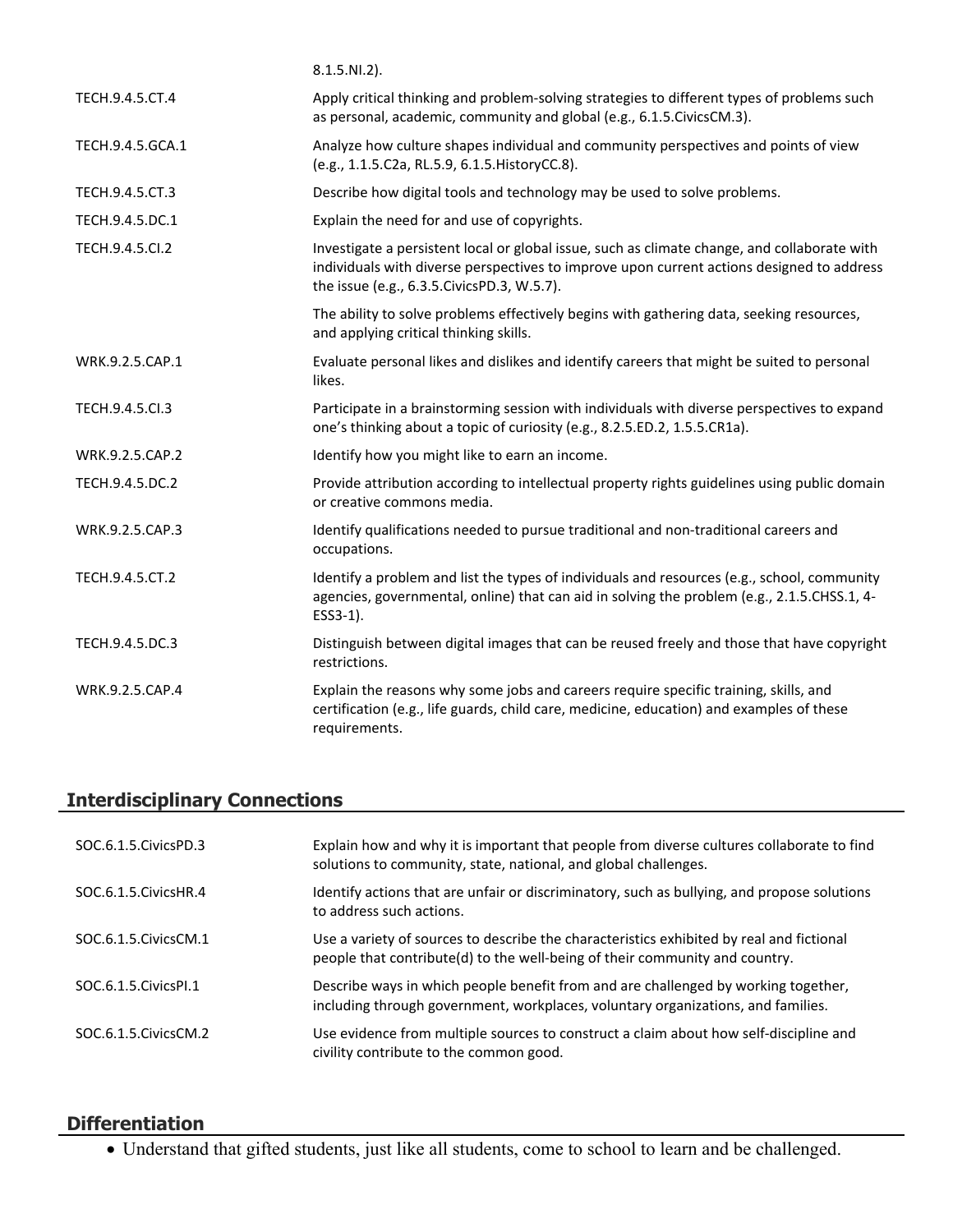- Pre-assess your students. Find out their areas of strength as well as those areas you may need to address before students move on.
- Consider grouping gifted students together for at least part of the school day.
- Plan for differentiation. Consider pre-assessments, extension activities, and compacting the curriculum.
- Use phrases like "You've shown you don't need more practice" or "You need more practice" instead of words like "qualify" or "eligible" when referring to extension work.
- Encourage high-ability students to take on challenges. Because they're often used to getting good grades, gifted students may be risk averse.

#### **Definitions of Differentiation Components**:

- o Content the specific information that is to be taught in the lesson/unit/course of instruction.
- o Process how the student will acquire the content information.
- o Product how the student will demonstrate understanding of the content.
- o Learning Environment the environment where learning is taking place including physical location and/or student grouping

#### **Differentiation occurring in this unit:**

Lower level version of the article, two levels for graphic organizer for summarizing and making inferences, two levels for the comprehension quiz

Advanced students – research "swim with dolphin programs"

# **Modifications & Accommodations**

Refer to QSAC EXCEL SMALL SPED ACCOMMOCATIONS spreadsheet in this discipline.

# **Modifications and Accommodations used in this unit:**

IEP and 504 Accommodations will be utilized.

#### **Benchmark Assessments**

**Benchmark Assessments** are given periodically (e.g., at the end of every quarter or as frequently as once per month) throughout a school year to establish baseline achievement data and measure progress toward a standard or set of academic standards and goals.

#### **Schoolwide Benchmark assessments:**

Aimsweb benchmarks 3X a year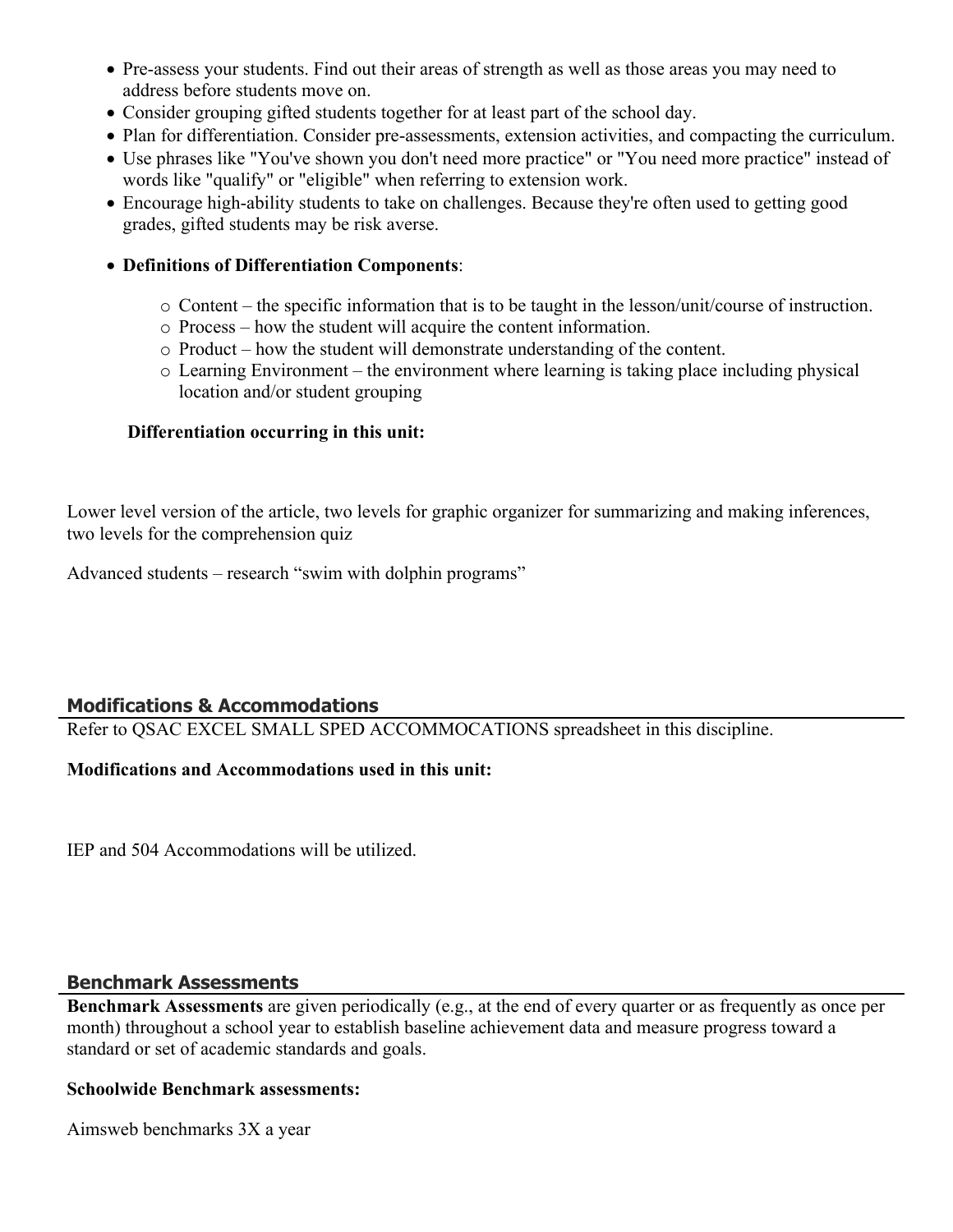Linkit Benchmarks 3X a year

DRA

#### **Additional Benchmarks used in this unit:**

AIMS Web

Comprehension Questions

Reflections and personal connections

Text to text connections

Linkit testing 3 times a year.

#### **Formative Assessments**

Assessment allows both instructor and student to monitor progress towards achieving learning objectives, and can be approached in a variety of ways. **Formative assessment** refers to tools that identify misconceptions, struggles, and learning gaps along the way and assess how to close those gaps. It includes effective tools for helping to shape learning, and can even bolster students' abilities to take ownership of their learning when they understand that the goal is to improve learning, not apply final marks (Trumbull and Lash, 2013). It can include students assessing themselves, peers, or even the instructor, through writing, quizzes, conversation, and more. In short, formative assessment occurs throughout a class or course, and seeks to improve student achievement of learning objectives through approaches that can support specific student needs (Theal and Franklin, 2010, p. 151).

#### **Formative Assessments used in this unit:**

Vocab Sheet

Close reading and critical reading questions

Student written summaries

**Discussion** 

#### **Summative Assessments**

**Summative assessments** evaluate student learning, knowledge, proficiency, or success at the conclusion of an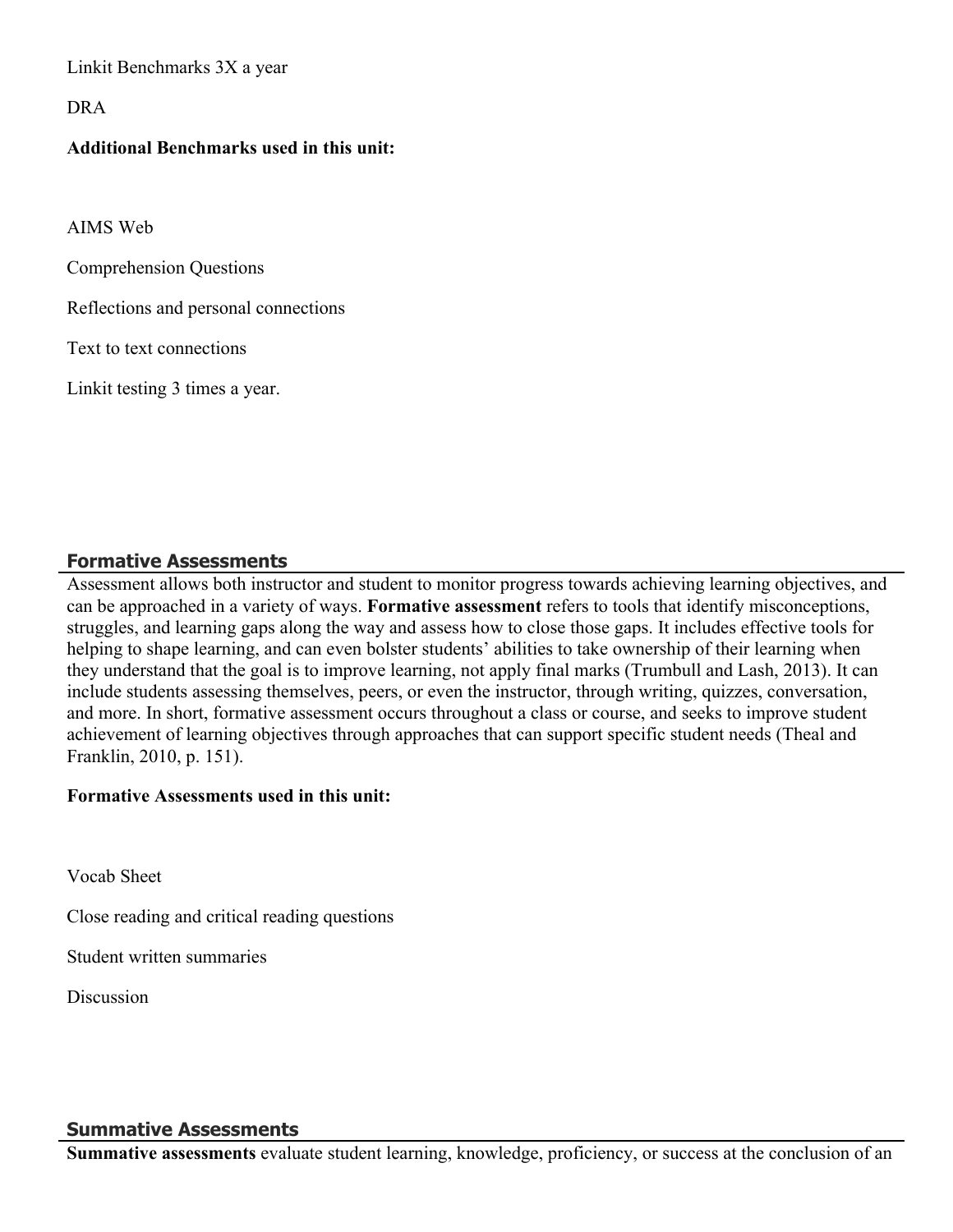instructional period, like a unit, course, or program. Summative assessments are almost always formally graded and often heavily weighted (though they do not need to be). Summative assessment can be used to great effect in conjunction and alignment with formative assessment, and instructors can consider a variety of ways to combine these approaches.

#### **Summative assessments for this unit:**

Intermittent quizzes

# **Instructional Materials**

Storyworks-

booklet, handouts, video

Handouts, Dolphins, Malala the Powerful

#### **Standards**

| CCSS.ELA-Literacy.L.4           | Language                                                                                                                                                                                                  |
|---------------------------------|-----------------------------------------------------------------------------------------------------------------------------------------------------------------------------------------------------------|
| LA.4.CCSS.ELA-Literacy.CCRA.R.1 | Read closely to determine what the text says explicitly and to make logical inferences from<br>it; cite specific textual evidence when writing or speaking to support conclusions drawn<br>from the text. |
| LA.4.CCSS.ELA-Literacy.CCRA.R.3 | Analyze how and why individuals, events, and ideas develop and interact over the course<br>of a text.                                                                                                     |
| LA.4.CCSS.ELA-Literacy.CCRA.R.5 | Analyze the structure of texts, including how specific sentences, paragraphs, and larger<br>portions of the text (e.g., a section, chapter, scene, or stanza) relate to each other and the<br>whole.      |
| LA.4.CCSS.ELA-Literacy.CCRA.R.2 | Determine central ideas or themes of a text and analyze their development; summarize<br>the key supporting details and ideas.                                                                             |
| LA.4.CCSS.ELA-Literacy.CCRA.R.9 | Analyze how two or more texts address similar themes or topics in order to build<br>knowledge or to compare the approaches the authors take.                                                              |
| LA.4.CCSS.ELA-Literacy.CCRA.W.2 | Write informative/explanatory texts to examine and convey complex ideas and<br>information clearly and accurately through the effective selection, organization, and<br>analysis of content.              |
| LA.4.CCSS.ELA-Literacy.CCRA.SL1 | Prepare for and participate effectively in a range of conversations and collaborations with<br>diverse partners, building on others' ideas and expressing their own clearly and<br>persuasively.          |
| LA.4.CCSS.ELA-Literacy.CCRA.SL2 | Integrate and evaluate information presented in diverse media and formats, including<br>visually, quantitatively, and orally.                                                                             |
| LA.4.CCSS.ELA-Literacy.CCRA.SL4 | Present information, findings, and supporting evidence such that listeners can follow the                                                                                                                 |